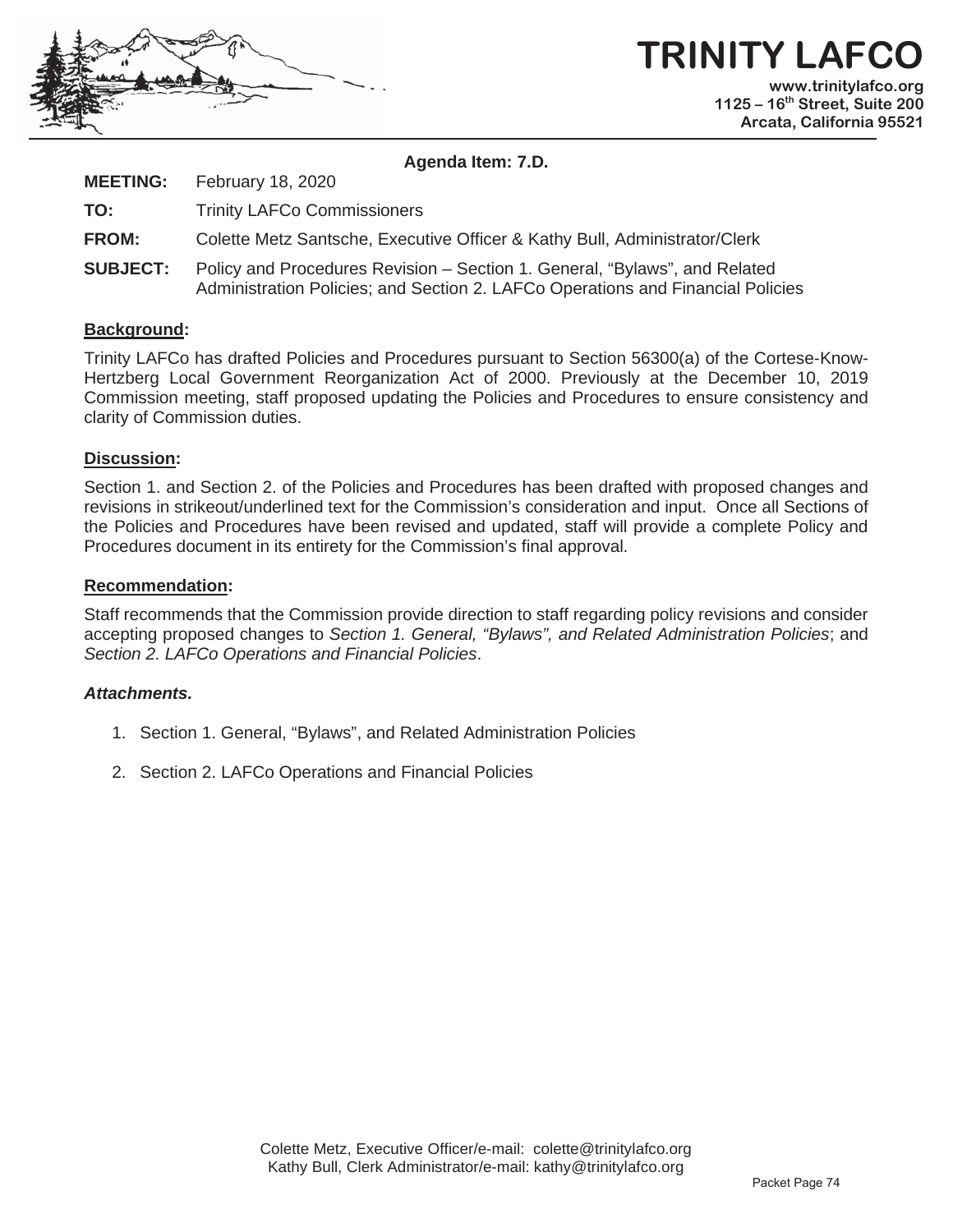# *Section 1. GENERAL, "BYLAWS", AND RELATED ADMINISTRATION POLICIES*

### **1.1 COMMISSION TITLE**

This Commission shall be entitled and known as the Trinity Local Agency Formation Commission ("Trinity LAFCo").

### **1.2 MISSION, AUTHORITY AND PURPOSES**

Trinity LAFCo was established and operates under the provisions of the Cortese-Knox-Hertzberg Local Government Reorganization Act of 2000 (CKH Act) (California Government Code Sections 56000 et seq.)1

The Local Agency Formation Commission coordinates logical and timely changes in local governmental boundaries (§56001); conducts special studies which review ways to reorganize, simplify and streamline governmental structures (§56031); and prepares spheres of influence for each city and special district within the County (§56425). The Commission promotes provision of efficient and economical services while encouraging protection of agricultural and open space lands (§56001, §56300). Further efforts include discouraging urban sprawl and encouraging orderly formation and development of local agencies based upon local conditions and circumstances (§56301).

Local Agency Formation Commissions are independent commissions that are not a part of county government and are not under the County Board of Supervisors authority. Each Commissioner is independent when weighing and reviewing information and when making determinations (§56325.1 and Attorney General Opinion 98.802).

The mission of the Trinity LAFCo is to implement the Cortese-Knox-Hertzberg Local Government Reorganization Act of 2000 with an understandable and open public process leading to informed decisions.

### **1.3 INTEGRATION WITH STATE LAWS**

This document and its subsequent sections will contain the policies, procedures and guidelines needed to implement LAFCo's statutory purposes and its mission. They are general guidelines for the Commission to follow; however, they are not mandatory or binding. The Commission can and will consider each action upon its

 $<sup>1</sup>$  Note: All code notations in the Policies and Guidelines refer to the California Government Code</sup> unless otherwise noted.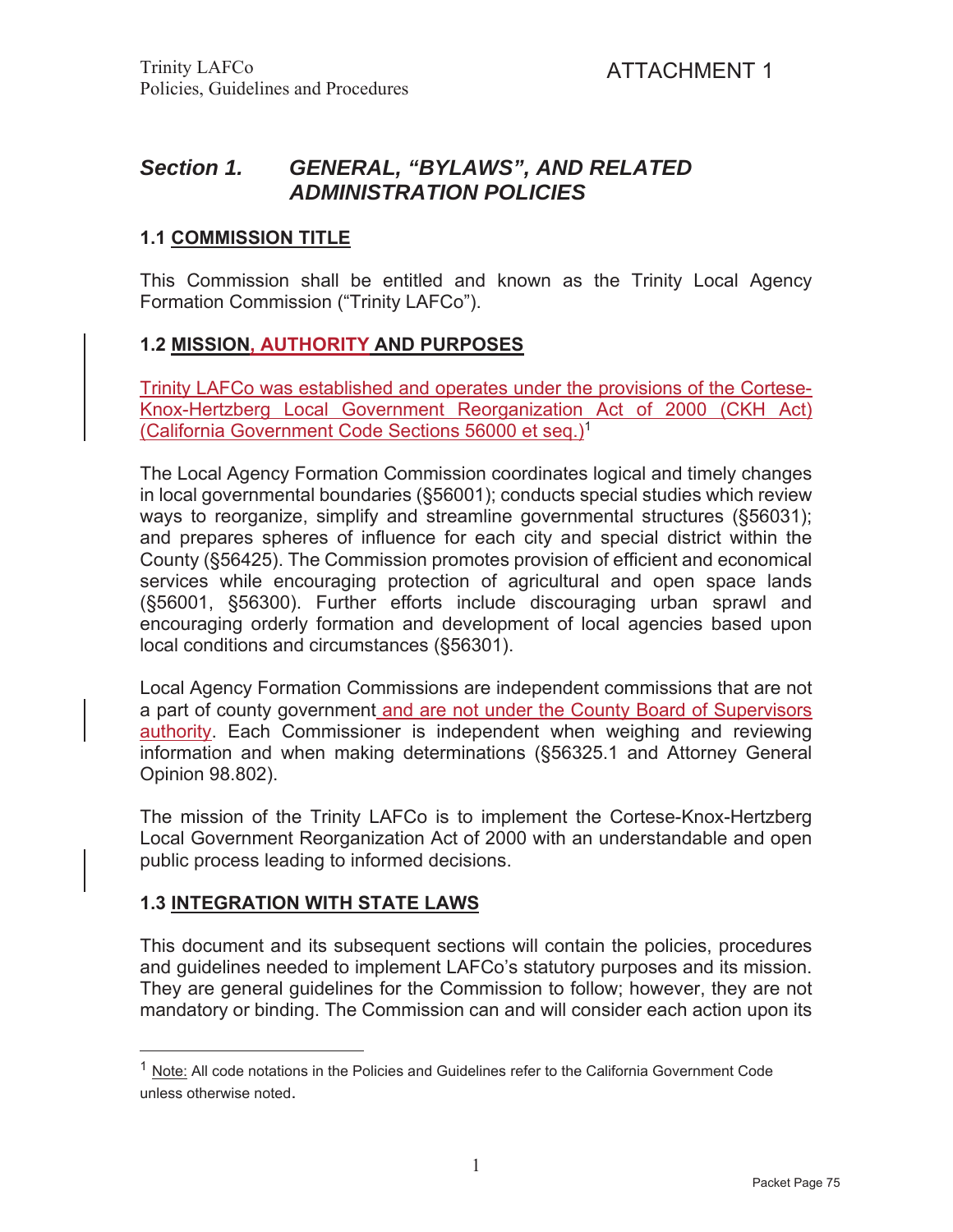merits within the parameters set forth in state law. The provisions of this document are not intended to preempt state law. In the event of a conflict between these policies and guidelines, and the provisions set forth in the Cortese-Knox-Hertzberg Local Government Reorganization Act of 2000, the provisions of the Act shall prevail.

#### **1.4 MEMBERSHIP**

1.4.1 Membership: Trinity LAFCo shall be composed of seven (7) regular members and three alternate members (§56325, §56332). All members must be residents of Trinity County.

(a) County: Three members and one alternate from the County Board of Supervisors are selected by that Board (§56329).

(b) Special Districts: Two Special District Members and one alternate are designated by the Independent Special District Selection Committee (§56332).

(c) Public Member: The Two Public Members and one alternate Public Member are appointed by the other five Commissioners (§56325(d) & 56329). A Public Member cannot be an officer or employee of the County or any Special District having territory within Trinity County. Appointments are made in the following manner:

(i) The vacancy shall be posted by the Executive Officer within 21 days after the vacancy occurs or term of office ends (§54974). At the same time notice shall be published in a newspaper of general circulation.

(ii) The application period will run not less than 30 days from the date of posting and publication. Letters of application with attached resumes, or similar demonstration of qualifications and interest, shall be submitted to the LAFCo Executive Officer within the time period specified in the posted notice of vacancy.

(iii) The Commission may, at its discretion, designate a committee to review applications and recommend an appointment. Depending on the number of applicants, the Commission or committee may interview the most qualified applicants.

(iv) Selection of the public member and alternate public member shall be subject to the affirmative votes of at least one County and at least one District member seated on LAFCo. (§56325(d)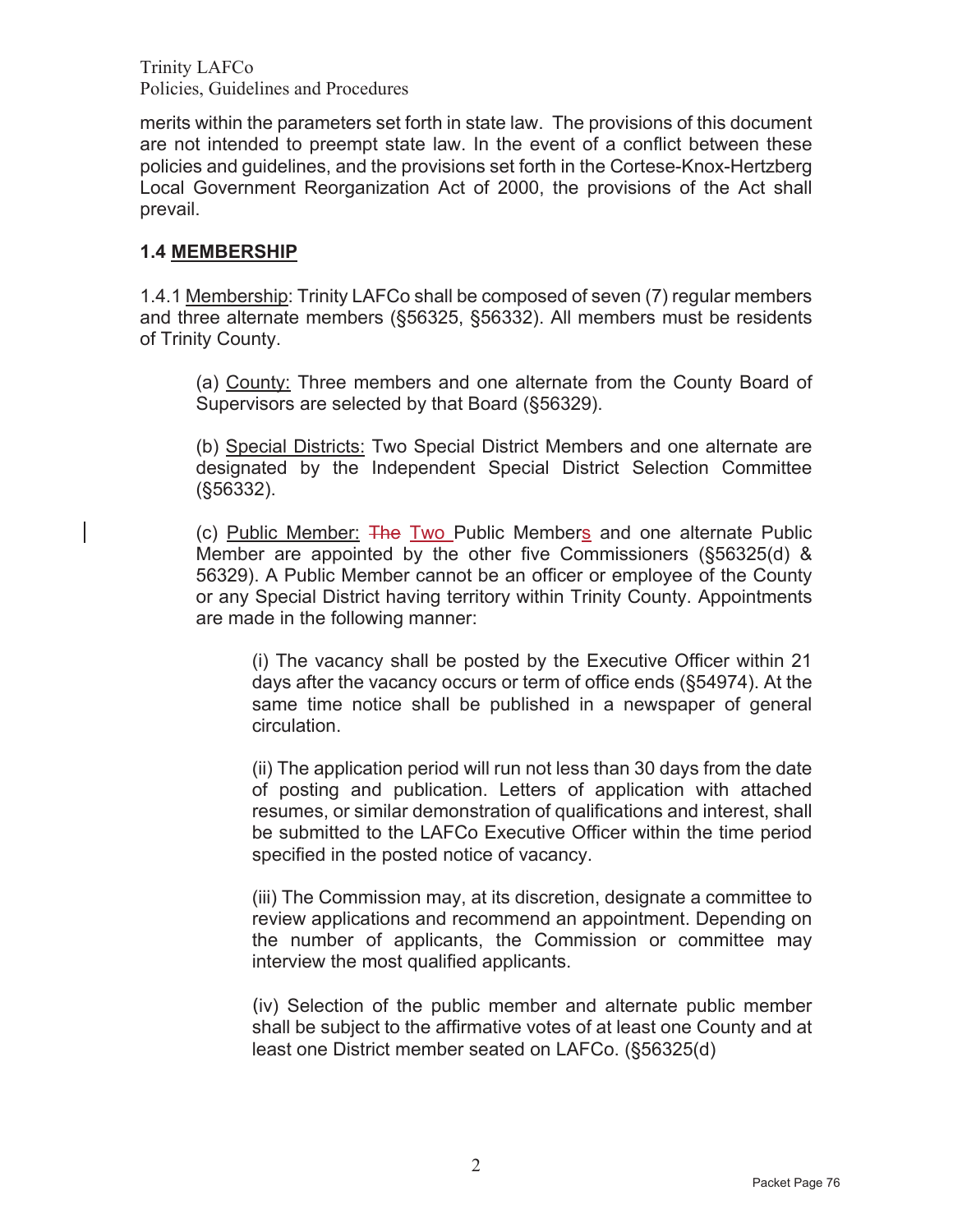1.4.2 Alternate Commissioners: Alternate members may vote in place of the regular member who is absent or who disqualifies himself or herself from participating in an action (§56325). Alternate Commissioners may participate in closed sessions when sitting in and voting for an absent Commissioner.

1.4.3 Term of Office: The term of each member shall be four years. Commissioners serve until the appointment and qualification of a successor or until removed by the appointing body (§56334)*.* A Commissioner is required to vacate their seat if he or she ceases to hold the originating office (§56337). LAFCo terms begin on the first day of May.

1.4.6 Independent Judgement: All Commission members shall exercise their independent judgment on behalf of the interests of residents, property owners, and the public as a whole. Any member appointed on behalf of local governments shall represent the interests of the public as a whole and not solely the interests of the appointing authority. This does not require the abstention of any member on any matter, nor does it create a right of action in any person. (§56325.1)

### **1.5 OTHER**

1.5.1 It is the policy of Trinity LAFCo to be a member of CALAFCO and to support and actively participate in the State association.

#### **1.6 DOCUMENTS**

1.6.1 No staff member will distribute campaign related documents or items unrelated to the business of LAFCo (Government Code §54964, Penal Code 424).

1.6.2 Subject to the discretion of the Executive Officer, printed material relevant to the business of LAFCo, including proposed or anticipated LAFCo actions, may be included in the meeting packet on an informational basis.

1.6.3 All persons are invited to submit written comments for any matters set for hearing before LAFCo. Members of the public are strongly urged to submit their comments sufficiently in advance of meetings to allow Commissioners to review the information.

(a) Written comments will be included in the meeting packet if received by the Executive Officer prior to the distribution of the packet.

(b) Written comments received up to 48 hours prior to the LAFCo meeting will be duplicated by Executive Officer for distribution at the meeting.

(c) Persons submitting written comments less than 48 hours before a LAFCo meeting must provide at least fifteen (15) copies for distribution.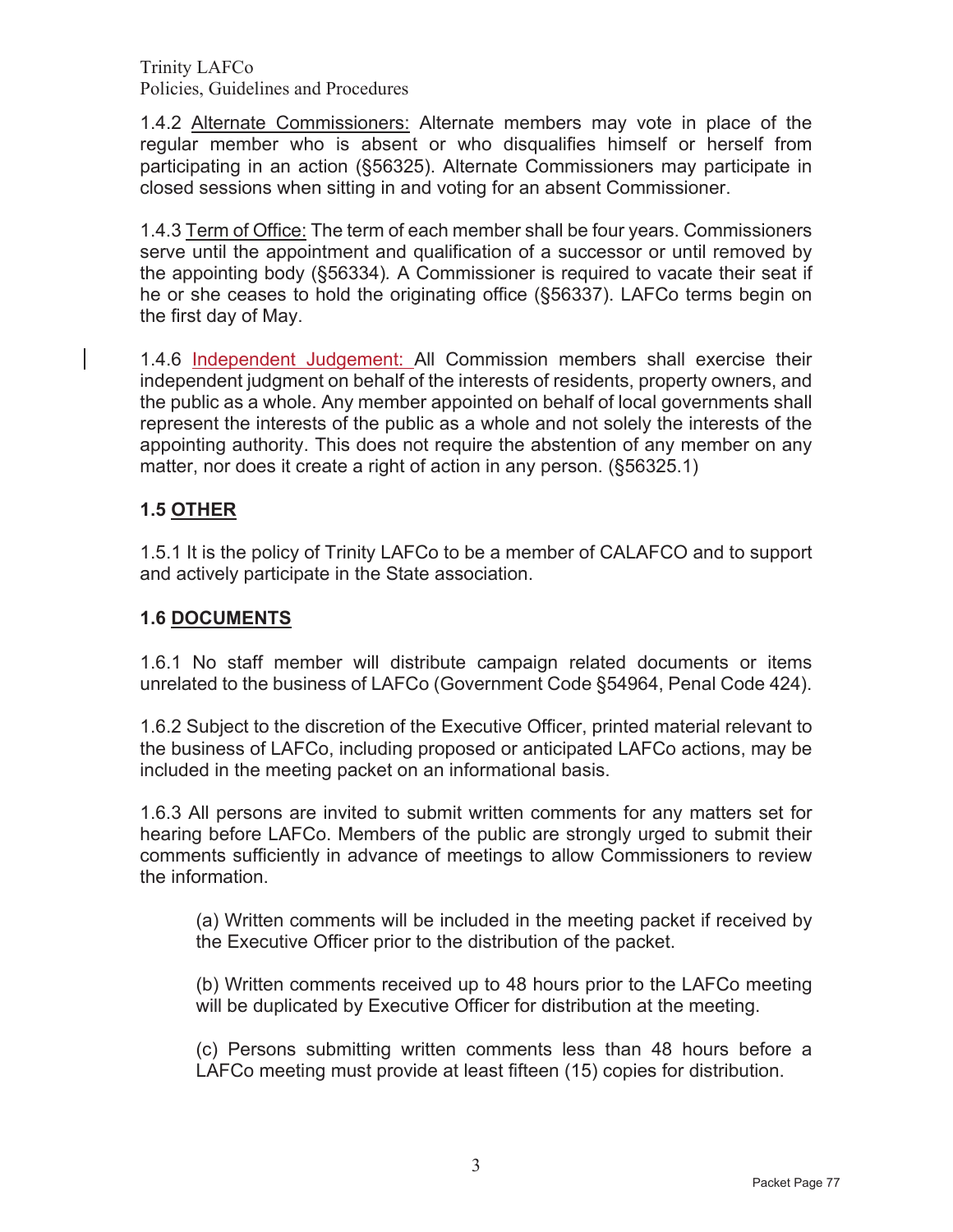## **1.7 OFFICERS**

1.7.1 Elections: The Chair (§56334) and Vice-Chair shall be elected by a majority vote of the Commission. Elections shall be held annually at the regular Commission meeting in Aprilfirst regular meeting of the calendar year.

1.7.2 Terms of Office: The offices of Chair and Vice Chair are one- year terms to coincide with the calendar year. The term of office begins the first day of May. Terms of office shall rotate each year between the County, Special District and Public members The Chair and Vice Chair shall not be members of the same appointing authority (county, special district, or public). Should the Chair or Vice Chair position become vacant during the calendar year, the Commission shall, at the meeting at which the vacancy occurs, elect a successor to serve the balance of that calendar year.

1.7.3 Duties of Chair: The Chair, when present, shall preside at all meetings of the Commission and shall conduct the business of the Commission in the manner prescribed by these rulespolicies. The Chair shall preserve order and decorum, set time limits for speakers, and shall decide all questions of order subject to the action of a majority of the Commission**.**

The Chair may also, from time to time, appoint Commission members to subcommittees and may call special meetings as necessary and as provided by law (§54956). All documents involving official acts of the Commission shall be signed in accordance with appropriate statutes relating to such acts. In the absence of specific regulations, the signature of the presiding officer shall be deemed sufficient.

1.7.4 Duties of Vice-Chair: In the absence of the Chair or if for any reason the Chair is unable to act as Chair, the Vice-Chair shall act as Chair and exercise all the powers and duties of the Chair.

1.7.5 Chair Pro Tem: In the absence of the Chair or Vice Chair or if the Chair or Vice-Chair is unable to participate in the proceedings, the immediate past chair of the Commission will act as Chair. If the Chair, Vice Chair and immediate past Chair are not available, then the members of the Commission present shall, by an order entered in the minutes, select one of their members to act as Chair Pro-Tem with all the powers and duties of the Chair.

1.7.6 Spokesperson: The Commission may, from time to time, designate a spokesperson to represent the Commission for a particular matter.

1.7.7 Speaking in Public: All Commissioners, when speaking in public forums of any kind, must clearly state that they are expressing their own views, unless they have been designated to be the spokesperson on that matter and to represent the Commission.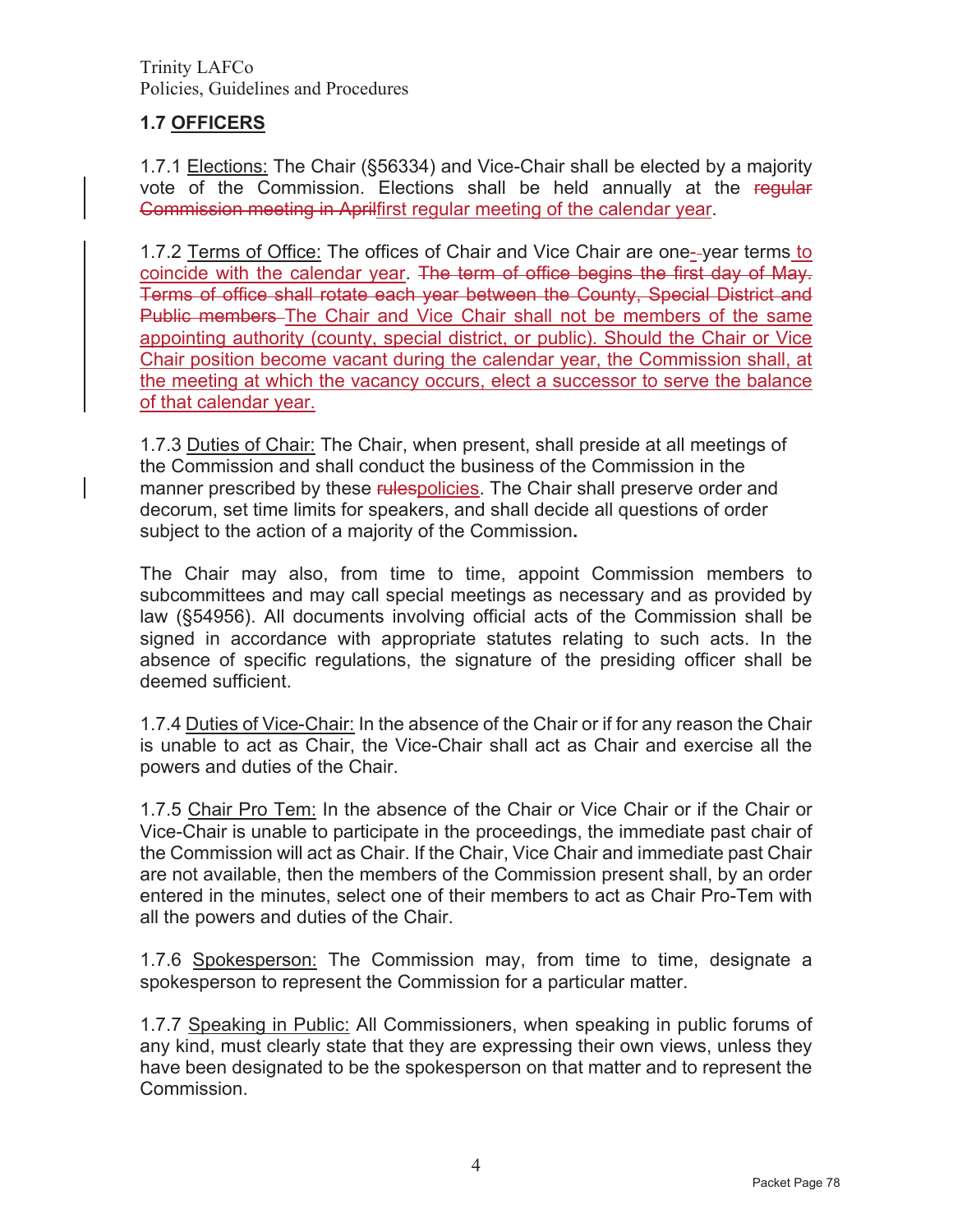## **1.8 MEETINGS**

1.8.1 Regular meetings are conducted monthly (§54954) and are usually held in the Trinity County Library Conference Room (Board Chambers) located at 351 Main Street, Weaverville, California. Regular meetings are held, as necessary, on the third Tuesday of each even numbered months at 4:00 pm. The Commission may change the meeting schedule or location, add or cancel hearings.

1.8.2 The Chair, Executive Officer or a majority of the Commission may call a special meeting at any time, pursuant to the provisions of Government Code Section 54956. "For the majority to act, there is implied authority for them to communicate to determine if they want to call a special meeting" (Open & Public III: A user's guide to the Ralph M. Brown Act).

1.8.3 Notice of meetings will be provided in accordance with the provisions of the Cortese-Knox-Hertzberg Act, the Brown Act, and the California Environmental Quality Act, as applicable. The Executive Officer may provide public notice, above that required by law, when appropriate. The meeting agenda will be provided to LAFCo's established agenda mailing list, including appropriate media, project proponents, and interested parties requesting notice for a specific hearing.

### **1.9 AGENDAS**

1.9.1 Items are placed on the meeting agenda by any member of the Commission, the Executive Officer, or by the Commission's direction or consensus.

1.9.2 Meeting agendas and packets shall be posted on the LAFCo website and available to Commissioners at least five days prior to the meeting. Copies of the staff reports shall be made available to proponents, affected local agencies, and agendas will be provided to LAFCo's established agenda mailing list, including appropriate media, project proponents, and interested parties requesting notice for a specific hearing*.*

1.9.3 In accordance with the Ralph M. Brown Act, the Commission may not take action on any items that do not appear on the Trinity LAFCo agenda posted 72 hours prior to the meeting unless an exception is made as permitted under Government Code Section 54954.2 (immediate action required, etc).

### **1.10 QUORUM, VOTING AND CONDUCT OF MEETINGS**

1.10.1 Quorum: Four (4) members of the Commission shall constitute a quorum for the transaction of business. Alternate members, when seated in place of regular members, shall be considered a regular member for quorum determination. In the absence of a quorum, the members present shall adjourn the hearing to a stated time and place (Rosenberg's Rules of Order).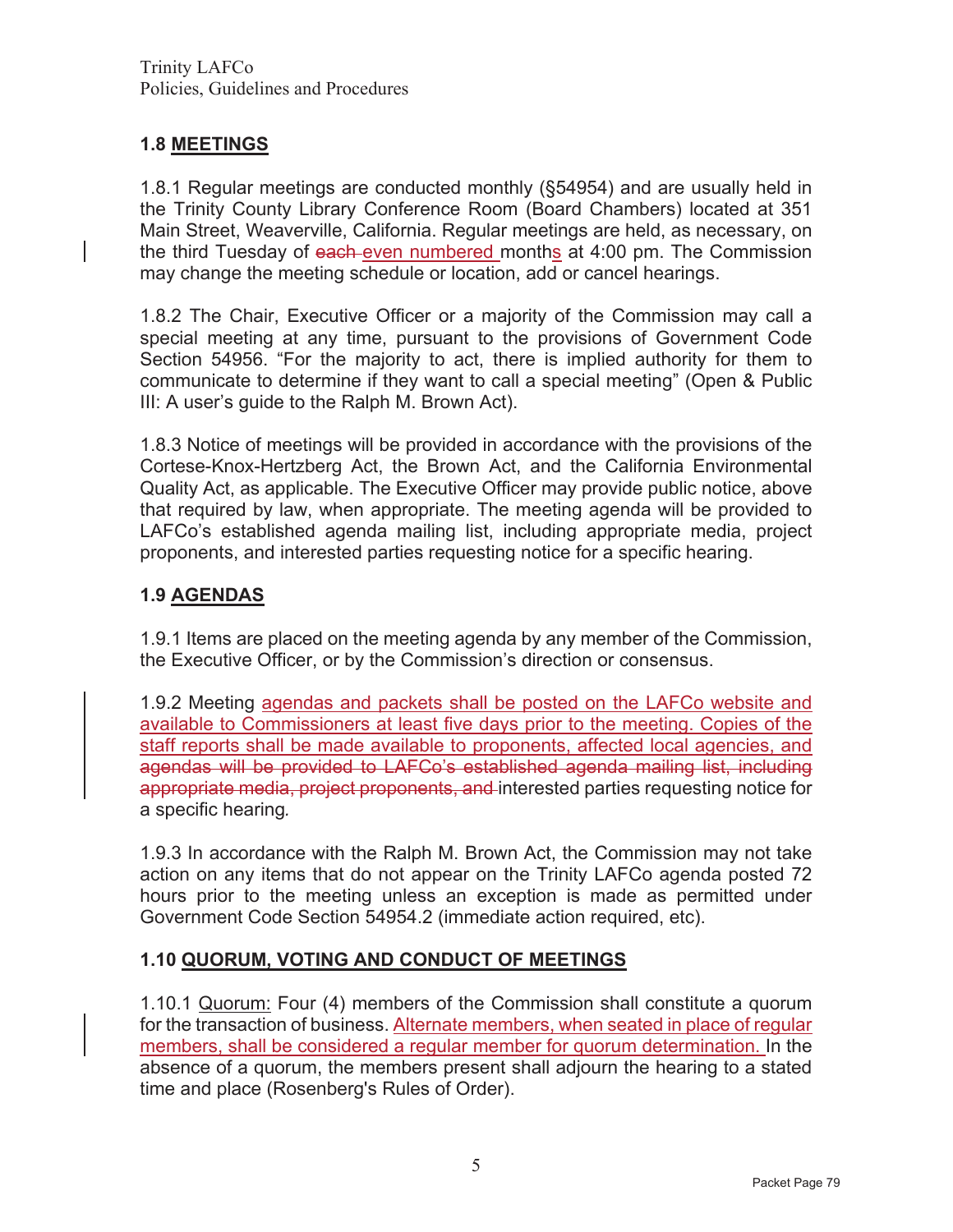1.10.2 Voting: When applicable, a roll call vote shall be conducted by the Commission Clerk, with the Chair voting last. No act of the Commission shall be valid or binding unless four (4) or more members concur. A tie vote, or any failure to act by at least four affirmative votes, shall constitute a denial.

1.10.3 Order of Business: The business of the Trinity LAFCo at its meetings will be conducted in accordance with the following order of business unless otherwise specified. The Executive Officer or any member of the Commission may request that the order of business be changed to accommodate a special circumstance.

The usual order of business is as follows:

- 1. Call to Order/Roll Call
- 2. Presentations/Announcements
- 3. Approval of MinutesConsent Calendar
- 4. Public Comment Opportunity
- 5. Public Hearings
- 6. Action Items New Business
- 7. Administrative Business Old Business
- 8. Executive Officer's Report/Correspondence
- 9. Commissioner's Comments
- 10. Adjournment

1.10.4 Public Comment/Public Forum: Any person wishing to address the Commission on any item within LAFCo's jurisdiction but **not** appearing on the agenda may do so during this section of the agenda (Section 54954.3). The Commission cannot take action on a matter that is not listed on the agenda, including matters raised during Public Comments. The Chair, however, may request the Executive Officer to provide brief additional information on a matter of general interest to the Commission or public-at-large. The time limit is three minutes per speaker, subject to the discretion of the Chair.

1.10.5 Public Hearings:

(a) For a full discussion of public hearing procedures and policies, please refer to Section 1.11.

1.10.6 Executive Officer's Report: The Executive Officer shall provide periodic reports to the Commission on agency activities, pending projects, and the budget.

1.10.7 Commissioner's Comments: Commissioners' reports may include individual or committee activities, intergovernmental items, announcements and other relevant matters.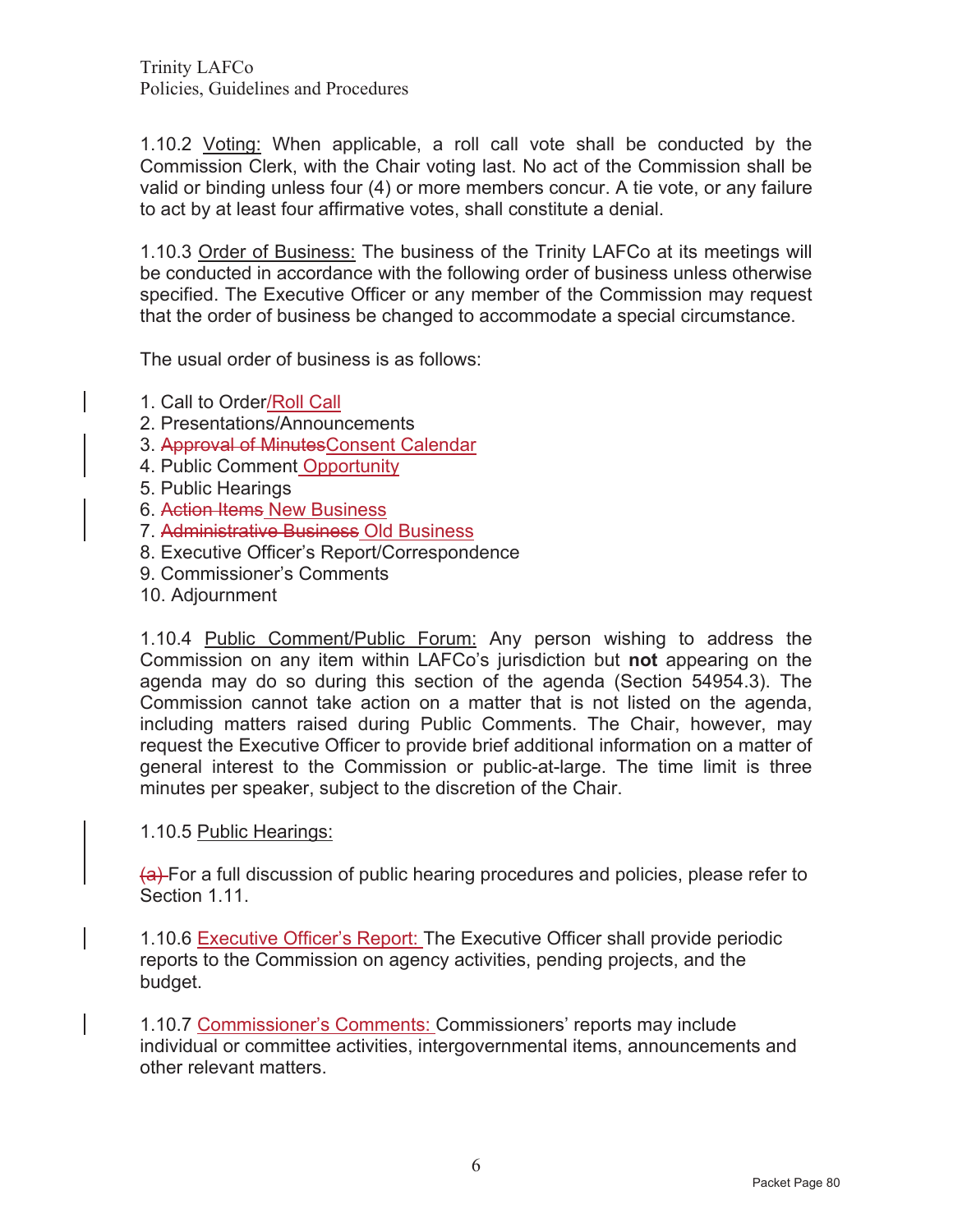#### 1.10.8 Speakers:

(a) All communications from the floor are addressed to the Commission.

(b) Members of the public who speak at a meeting are requested to identify themselves and to sign in with the Clerk (Section 54953.3) to facilitate preparation of the minutes and address remarks to the Commission, as a body, and not to any member thereof. Those attending a meeting are not required to identify themselves.

- (c) No person is allowed to speak from the audience.
- (d) Each speaker is allowed to speak once on an agenda item.

1.10.9 Time Limits: The Chairman may limit the time for speakers or may limit the total time allotted for any individual item (Brown Act). The usual time limit is three minutes for speakers.

1.10.10 Motions: Motions may be made by any regular member of the Commission or alternate member acting in place of a regular member, including the presiding officer, provided that before the presiding officer offers a motion the opportunity for making a motion should be offered to other members of the Commission. Any regular member of the Commission or alternate member acting in place of a regular member, other than the person offering the motion, may second a motion.

1.10.11 Procedure for Motion: The following is the general procedure for making motions:

- (a) Before a motion can be considered or debated it must be seconded.
- (b) A commission member wishing to second a motion should do so through a verbal request to the Chair.
- (c) Once the motion has been properly made and seconded, the Chair shall open the matter for discussion offering the first opportunity to the moving party and, thereafter, to any Commission member or alternate properly recognized by the Chair.
- (d) Once the matter has been fully discussed and the Chair calls for a vote, no further discussion will be allowed, provided, however, Commission members may be allowed to explain their vote.

1.10.12 Motion Amendments: When a motion is on the floor, and an amendment is offered, the amendment should be acted upon prior to acting on the main motion.

1.10.13 Voting: Any regular member of the Commission, or alternate member acting in place of a regular member, present at a meeting when a question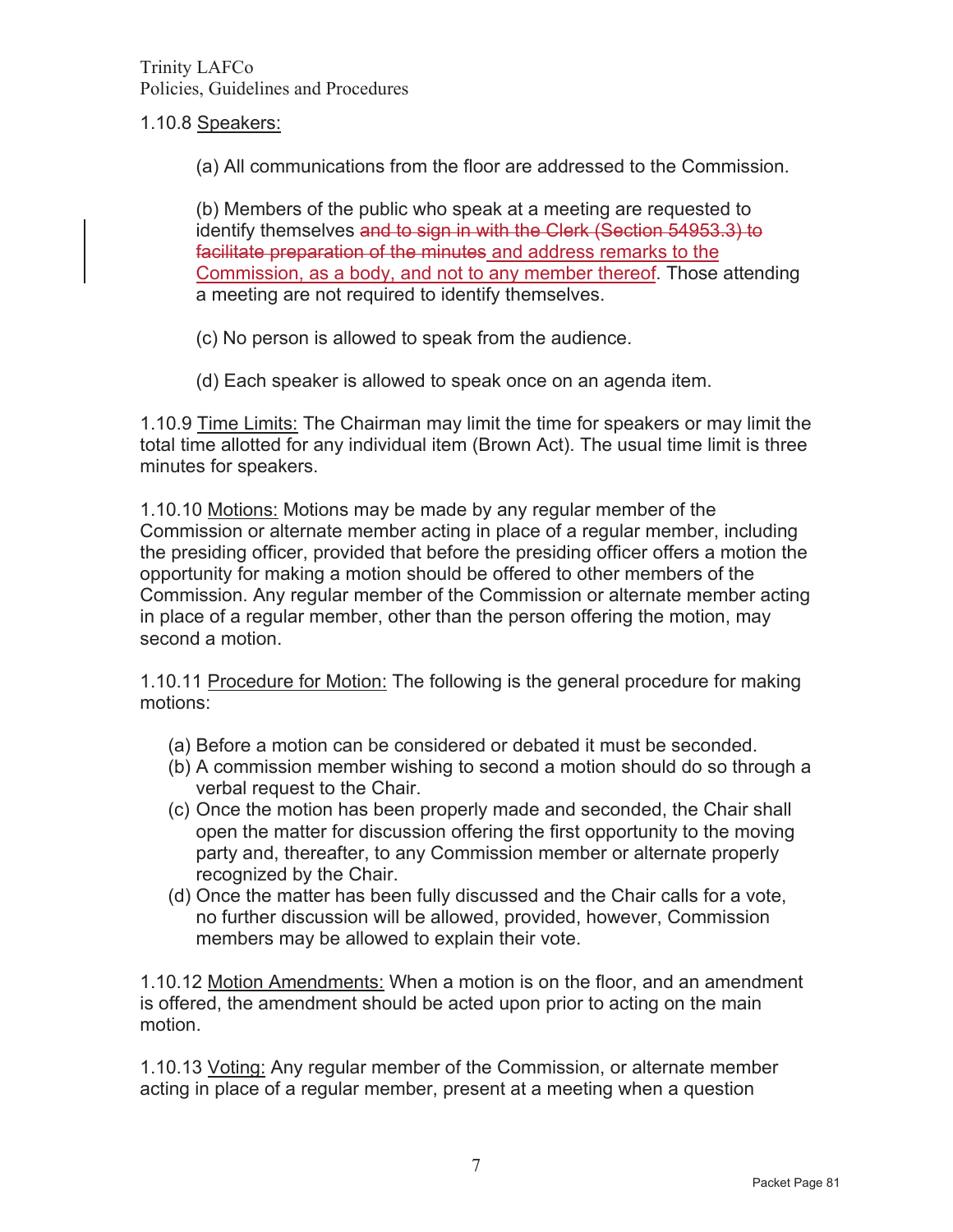comes up for a vote should vote for or against the measure unless he/she is disqualified from voting and abstains because of such disqualification. If the vote is a voice vote, the Chair shall declare the result. The Commission may also vote by roll call. Regardless of the manner of voting, the results reflecting all "ayes" and noes" must be clearly set forth for the record.

Whenever a roll call vote is in order, the Commission Clerk shall call the names of the members in the following order: the mover, the second, other members, providing that the name of the Chair shall be called last.

### 1.10.14 Abstention:

- (a) Commission members should declare their intention to abstain on an item on the agenda as soon as the agenda item is announced.
- (b) When Commission members abstain or excuse themselves from a portion of a Commission meeting because of a legal conflict of interest, the Commission member must briefly state on the record the nature of the conflict. Including this information in the public record as required by law. A Commissioner excusing him/herself for a legal conflict shall leave the meeting room.
- (c) Whenever a regular member of the Commission abstains, for whatever reason, that member's alternate is eligible to replace the abstaining regular member and participate fully in all actions, provided the alternate member does not have a conflict of interest.

1.10.15 Motions for Reconsideration: Reconsideration of any resolution of the Commission making determinations must comply with the provisions of the Cortese-Knox-Hertzberg Local Government Reorganization Act of 2000.

### **1.11 PUBLIC HEARINGS**

1.11.1 General Procedure: The Commission procedure for the conduct of public hearings is generally as follows:

- (a) The Chair announces the item to be considered.
- (b) LAFCo staff presents its report
- (c) Commission members and alternates may ask questions of staff if they so desire.
- (d) The Chair opens the public hearing to statements from the applicant and public
- (e) The applicant or applicant representative then has the opportunity to present comments, testimony, or argument.
- (f) Members of the public are provided with the opportunity to present their comments, testimony or argument.
- (g) The applicant or applicant representative is given an opportunity for rebuttal or concluding comments. No new information shall be introduced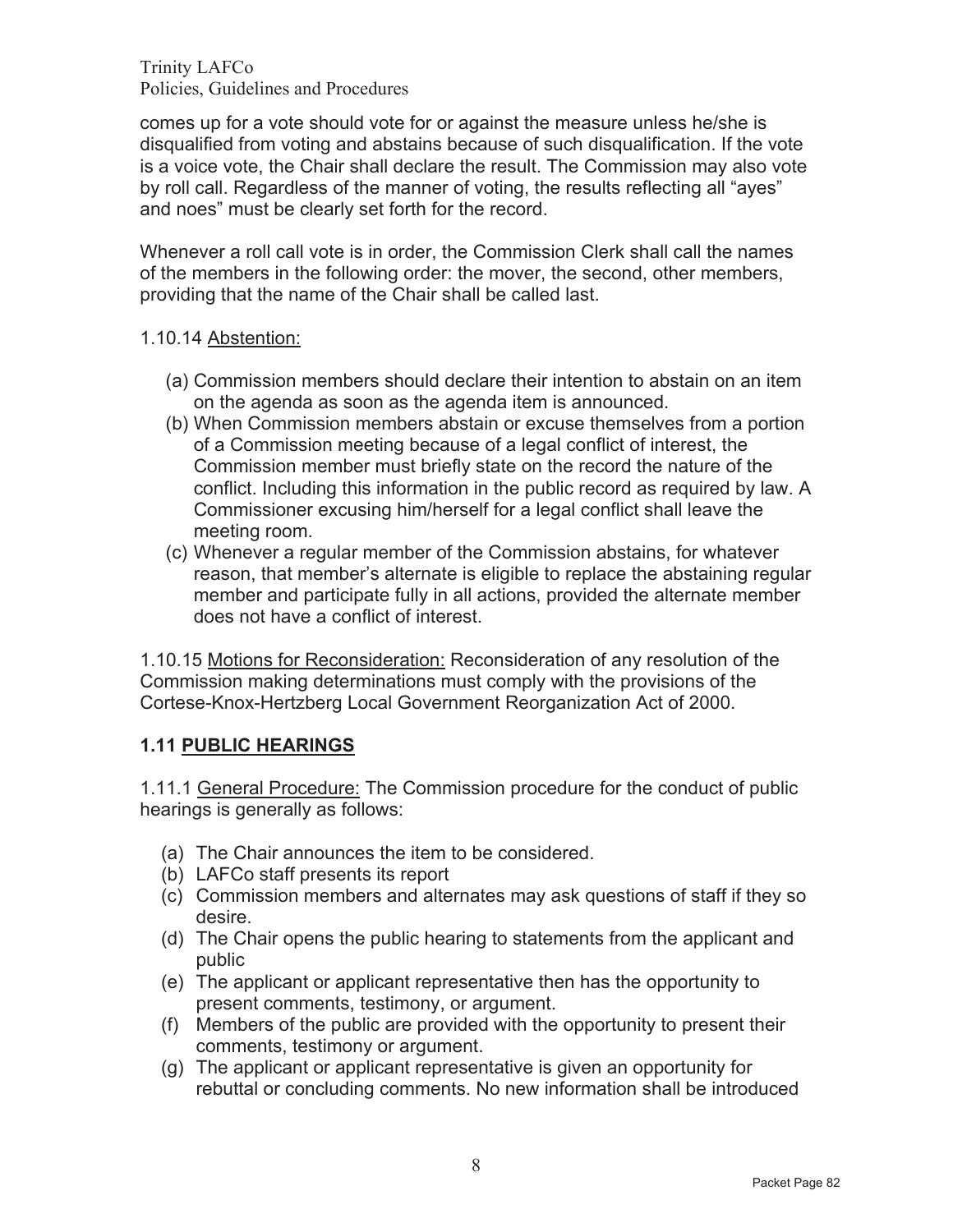except by specific permission of the Chair, in which event opponents shall, again, be given an opportunity to rebut.

- (h) LAFCo staff is given an opportunity for concluding comments.
- (i) The public hearing is closed.
- (j) The Commission deliberates on the issue.
- (k) If the Commission raises new issues through deliberation and seeks to take additional public testimony (questions of the public, applicant or appellant), the Public Hearing must be reopened. At the conclusion of the public testimony, the Public Hearing is again closed.
- (l) The Commission deliberates and takes action.
- (m) The Chair announces the final decision of the Commission.

1.11.2 Time for Consideration: Matters noticed to be heard by the Commission will commence at the time specified in the notice of hearing, or as soon thereafter as is reasonably possible, and will continue until the matter has been completed or until other disposition of the matter has been made.

1.11.3 Continuance of Hearings: Any hearing being held or noticed or ordered to be held by the Commission at any meeting of the Commission may, by order or notice of continuance, be continued or re-continued to any subsequent meeting within the time limits require by law.

1.11.4 Public Discussion at Hearings:

- (a) When a matter for public hearing comes before the Commission, the Chair will open the public hearing. Upon opening the public hearing and before any motion is adopted related to the merits of the issue to be heard, the Chair shall call for presentation of the staff report. Following any staff presentation and Commissioner questions, the Chair shall inquire if there are any persons present who desire to speak on the matter which is to be heard or to present evidence respecting the matter. The applicant or applicant's representative would generally speak first.
- (b) Request to Speak Any person desiring to speak shall make his/her presence known to the Chair and upon being recognize by the Chair, the person may speak relevant to the matter being heard. No person may speak without first being recognized by the Chair.
- (c) Commission Questions of Speakers Members of the Commission or alternates who wish to ask questions of the speakers or each other during the public hearing portion may do so buy only after first being recognized by the Chair. Interactions with a speaker shall be limited to a question or questions, rather than an ongoing dialogue. Commission members and alternates should avoid raising question as a method to extend the allocated time for a speaker.
- (d) Material for Public Record All persons interested in the matter being heard by the Commission shall be entitled to speak and to submit written or graphic information. All written and graphic information presented will be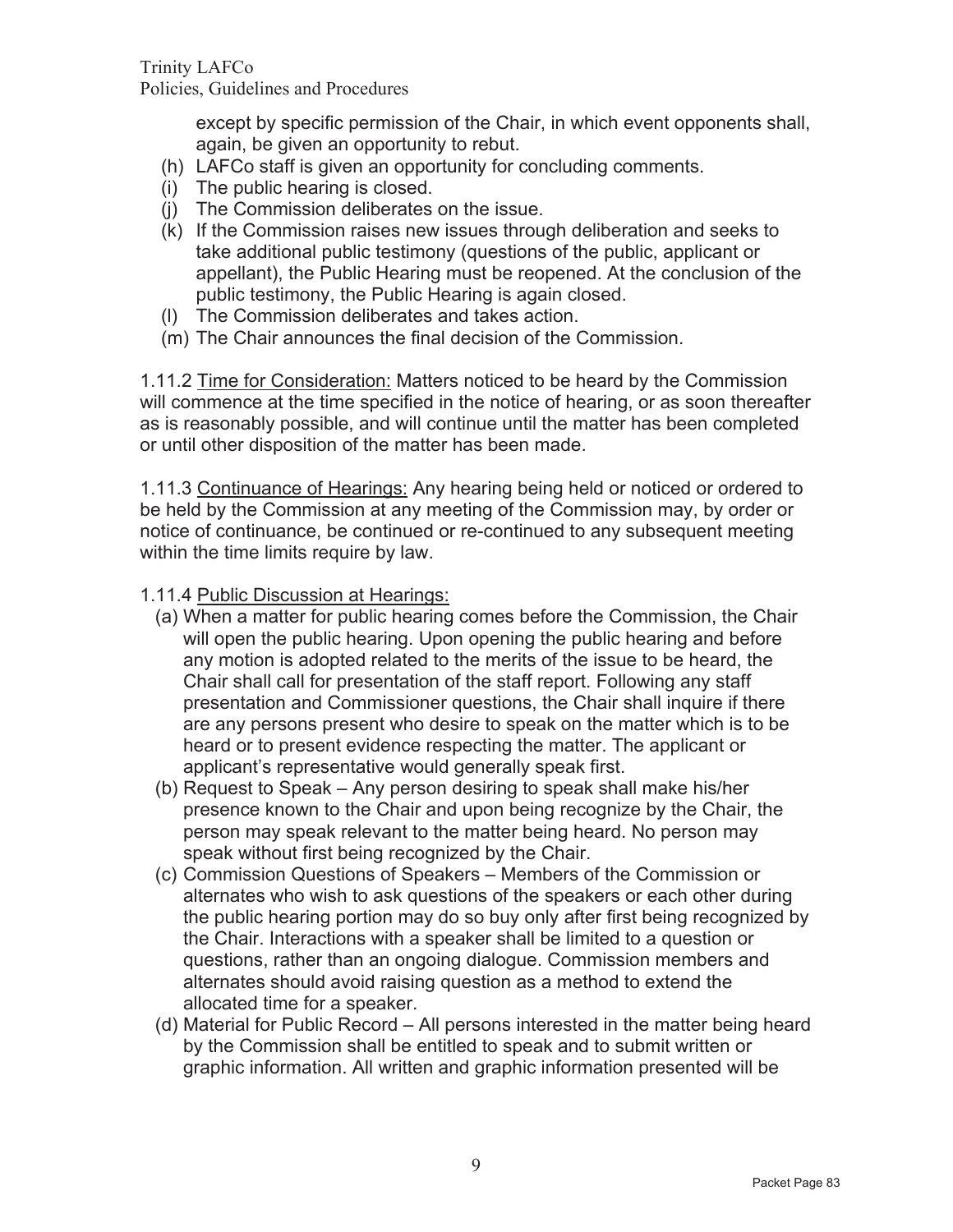retained by the Clerk of the Commission as part of the record of the hearing, unless otherwise directed.

(e) Germane Comments – No person will be permitted during the hearing to speak about matters or present information not germane to the matter being considered. A determination of relevance shall be made by the Chair, subject to approval by the full Commission if requested by and Commission member or alternate.

1.11.5 Communications and Petitions: Written communications and petitions concerning the subject matter of the hearing will be noted, read aloud, or summarized by the Chair, or at the Chair's direction by the Executive Officer. A reading in full shall take place if requested by the Commission.

# **1.12 RECORD OF PROCEEDINGS**

1.12.1 General Procedure: The Commission Clerk or designee shall record and prepare minutes of each meeting. The minutes are intending to be a summary of the order of business and general nature of testimony, Commission deliberation, and action taken. After approval, the minutes shall become the official record of actions of the Commission.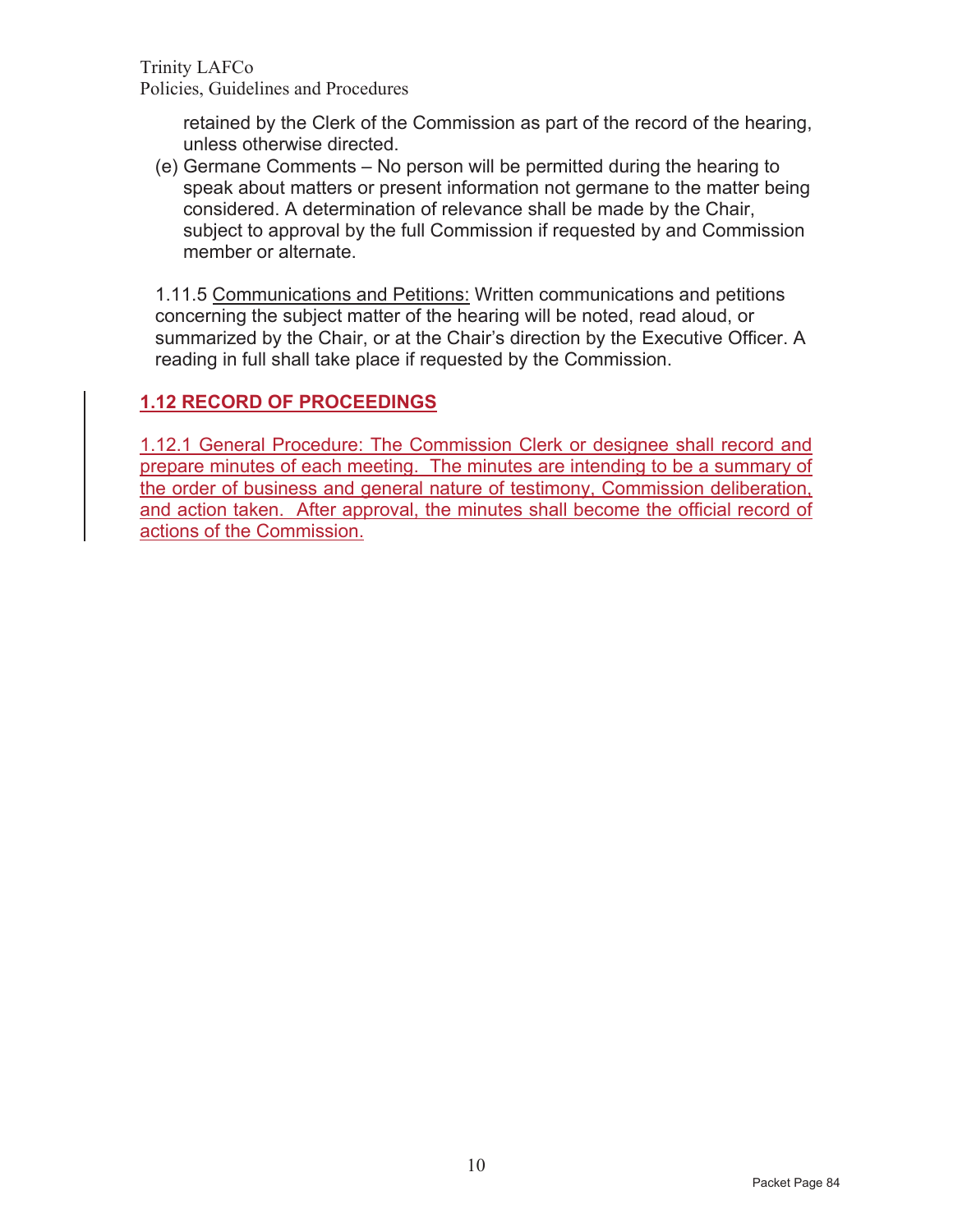# *Section 2. LAFCO OPERATIONS AND FINANCIAL POLICIES*

### **2.1 LAFCO BUDGET**

Government Code §56381, et. seq., and the following policies will apply to the LAFCo budget process:

2.1.1 The Commission shall adopt annually, following noticed public hearings, a proposed budget by May 1 and final budget by June 15 in the manner prescribed by §56381.

2.1.2 LAFCo will encourage an open process in the development and approval of its budget. LAFCo will encourage cooperation and collaborative efforts among agencies in order to reduce the costs of special projects, studies and state mandates.

2.1.3 LAFCo will annually review and consider budget priorities to fulfill the purposes and programs of state law and local policy. These work priorities will help guide the development of the budget.

2.1.4 The budget will identify the resources available for LAFCo's use under the law and those resources necessary for the purpose of carrying out state law and the Commission's goals and policies.

2.1.5 The LAFCo Executive Officer shall serve as budget administrator to prepare, present, transmit, review, execute and maintain the LAFCo budget.

2.1.6 Contingency/Reserve:

- (a) As part of the annual budget process, the Commission shall determine whether a contingency appropriation to the reserve is needed. The annual budget shall include a contingency appropriation of 10% of total operating expenses, but not less than \$5,000, unless the Commission deems a different amount appropriate.
- (b) Funds budgeted for contingency reserve shall not be used or transferred to any other expense account code without the prior approval of the Commission.
- (c) Whenever the actual year-end closing figures of the LAFCo general fund show that available financing exceeds financing requirements, the excess fund balance shall be transferred to a designated reserve account unless allocated to the next fiscal year, as determined by the Commission. an account designated for subsequent years financing, lawsuits or other unanticipated events. These designated funds will be considered as a reserve account. The County of Trinity Auditor-Controller, with the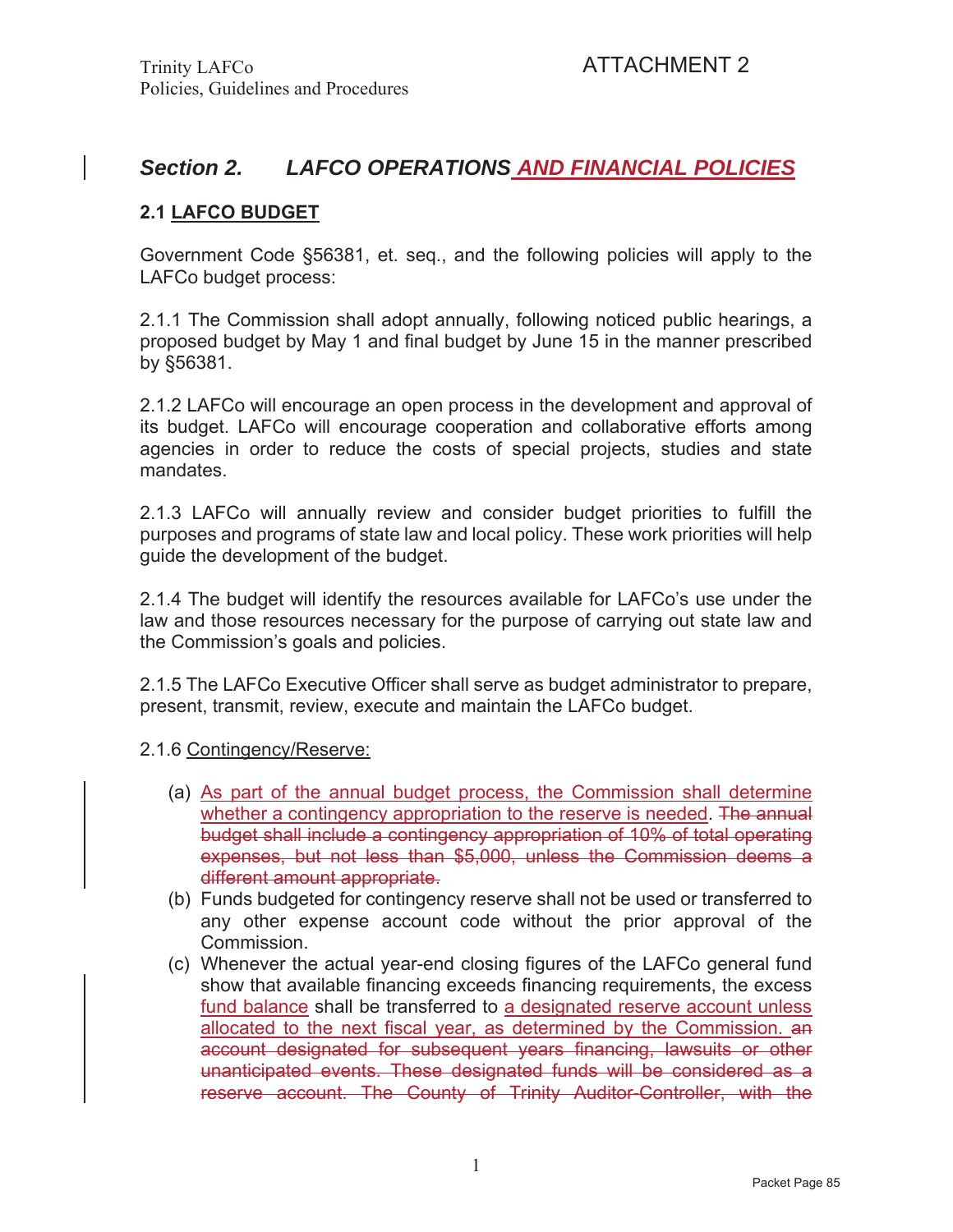concurrence of the Executive Officer, is authorized to transfer an amount equal to the amount of excess financing to this account, which shall be augmented, as funds may be available, until it contains an amount equal to at least 25% of the current year budget, but not less than \$30,000. Once the account equals at least this amount any remaining funds in excess of the actual fund balance amount may be appropriated for any allowed expense at the Commission's discretion.

- (d) Whenever actual year end closing figures of the LAFCo general fund show that financing requirements exceed available financing, the Executive Officer shall notify the Commission at its next regular meeting. Any associated reductions in appropriations may not be made without prior approval of the Commission.
- (e) Funds in the designation the LAFCo-designated reserve accounts, shall not be used for any current year's expenses or considered as a financing source for on-going operations without the prior approval of the Commission. It is the intent of the Commission that any funds considered as reserves only be used in the case of extraordinary expenses that could not have been anticipated.

#### 2.1.7 Budget Adjustments:

- (a) The Commission may make adjustments to its budget at any time during the fiscal year, as it deems necessary.
- (b) Adjustments between accounts within the same budget income group may be approved by the Executive Officer.
- (c) Transfers between budget income groups shall be subject to approval by the Commission.

2.1.8 Audits. An independent audit of LAFCo finances will be conducted as the Commission deems necessary. Cash handling, receipts, deposits and claims procedures will be processed through the Trinity County Auditor. At each regular meeting the Commission will review the 'budget-to-actual' report.

2.1.9 Apportionments. Funding for the normal operational expenses of Trinity LAFCo shall be borne from Trinity County and its special districts. Trinity County shall apportion  $\frac{1}{2}$  of LAFCo budget from Trinity County and  $\frac{1}{2}$  from the special districts. The apportionment funds shall be collected by the Trinity County Auditor.

## **2.2 LAFCO FEES**

### 2.2.1 Application Fees

(a) The Commission shall periodically review fees and adopt a fee schedule for the purpose of recovering the costs pursuant to the Cortese-Knox-Hertzberg Act (§56383(a),§56384, §66016).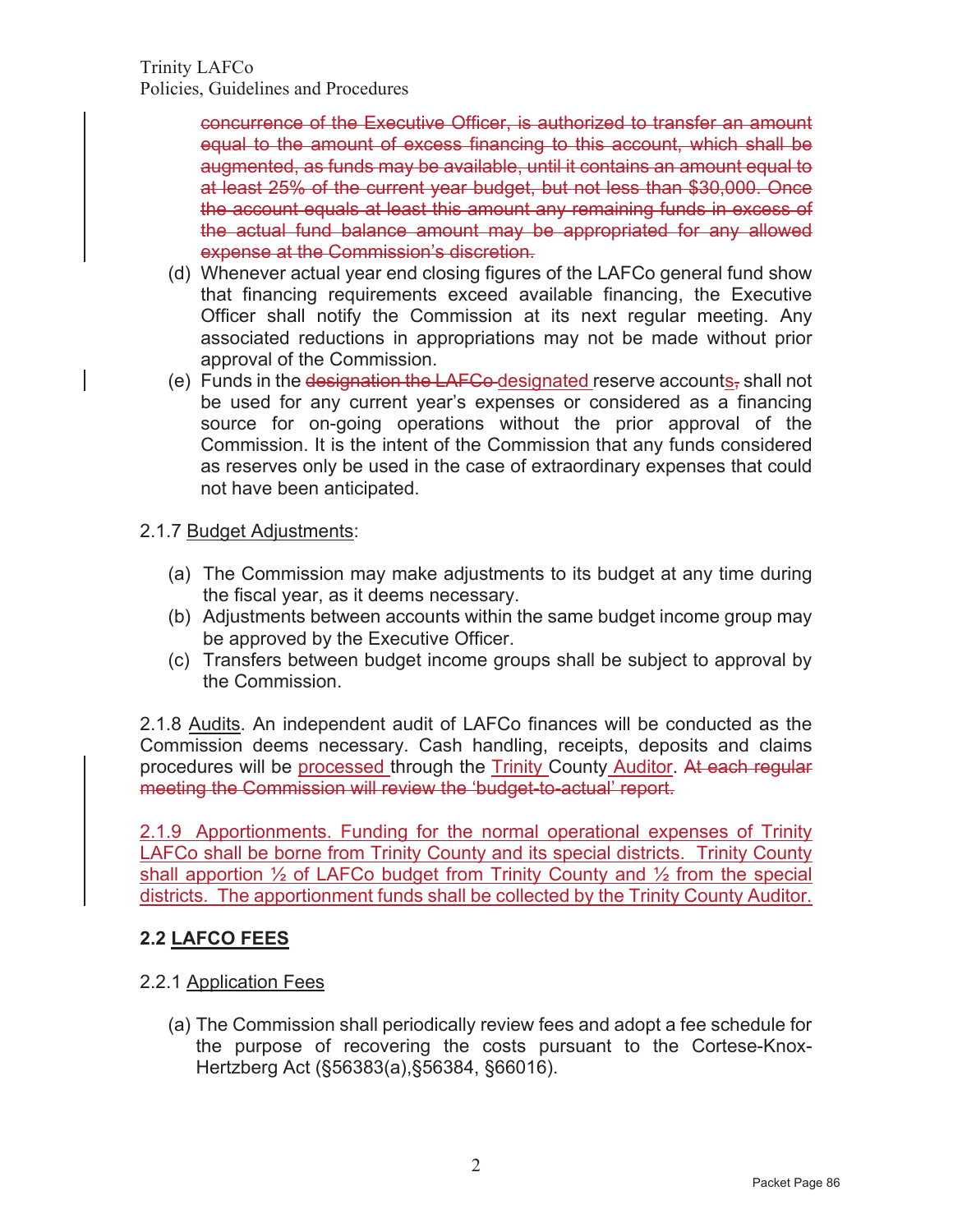- (b) The schedule of fees shall not exceed the estimated reasonable cost of providing the service for which the fee is charged and shall be imposed pursuant to §66016 and §56383. Charges listed on the schedule of fees are initial payments toward the total cost of processing ("project cost").
- (c) Project cost is defined as staff time plus materials. Staff charge-out rates include personnel costs plus a percentage of LAFCo operating expense and administrative overhead. Materials include, but are not limited to, mailing costs, charges for advertisement of hearings, petition reviews, as well as fees charged for project reviews by affected agencies.
- (d) No petition shall be deemed filed and a Certificate of Filing shall not be issued until fees have been deposited (§56383(c)). Charges must be paid by the applicant prior to recording the Certificate of Completion or at other times during the LAFCo process as deemed appropriate by the Executive Officer. The Certificate of Completion shall not be recorded until outstanding fees and charges are paid.
- (e) Any individual or entity that requests a LAFCo initiated study or service review of special district changes of organization or reorganization shall be responsible for required fees. Charges for Reconsideration of a LAFCo Determination are the responsibility of the requesting party.
- (f) Applicants are responsible for payment of other agency fees, such as: State Board of Equalization fees, County Surveyor fees, County Elections Department costs, Environmental Document preparation fees, mapping, Fish and Game-Wildlife fees, and County Recording Fees.
- (g) Staff time will be monitored against the deposit paid. If cost of processing an application begins to exceed the deposited amount, additional deposits will be required. Any hearing on the application may be deferred or continued pending receipt of the additional deposit.
- (h) If extensive staff assistance is required prior to receipt of an application, a deposit will be required at the time the work is requested.
- (i) Pre-Application Expenses: LAFCo will charge its pre-application staff time spent conducting research, reviewing environmental and other documents and participating in the process as the lead agency or responsible agency, as part of the processing costs. The initial deposit for proposals will be due and payable at the time LAFCo initiates preliminary work on the proposal or when the estimated time of preliminary work exceeds 2 hours.
- (i) Public inquiries and one-time general research requiring less than  $30$ minutes2 hours will not be subject to charges for staff time.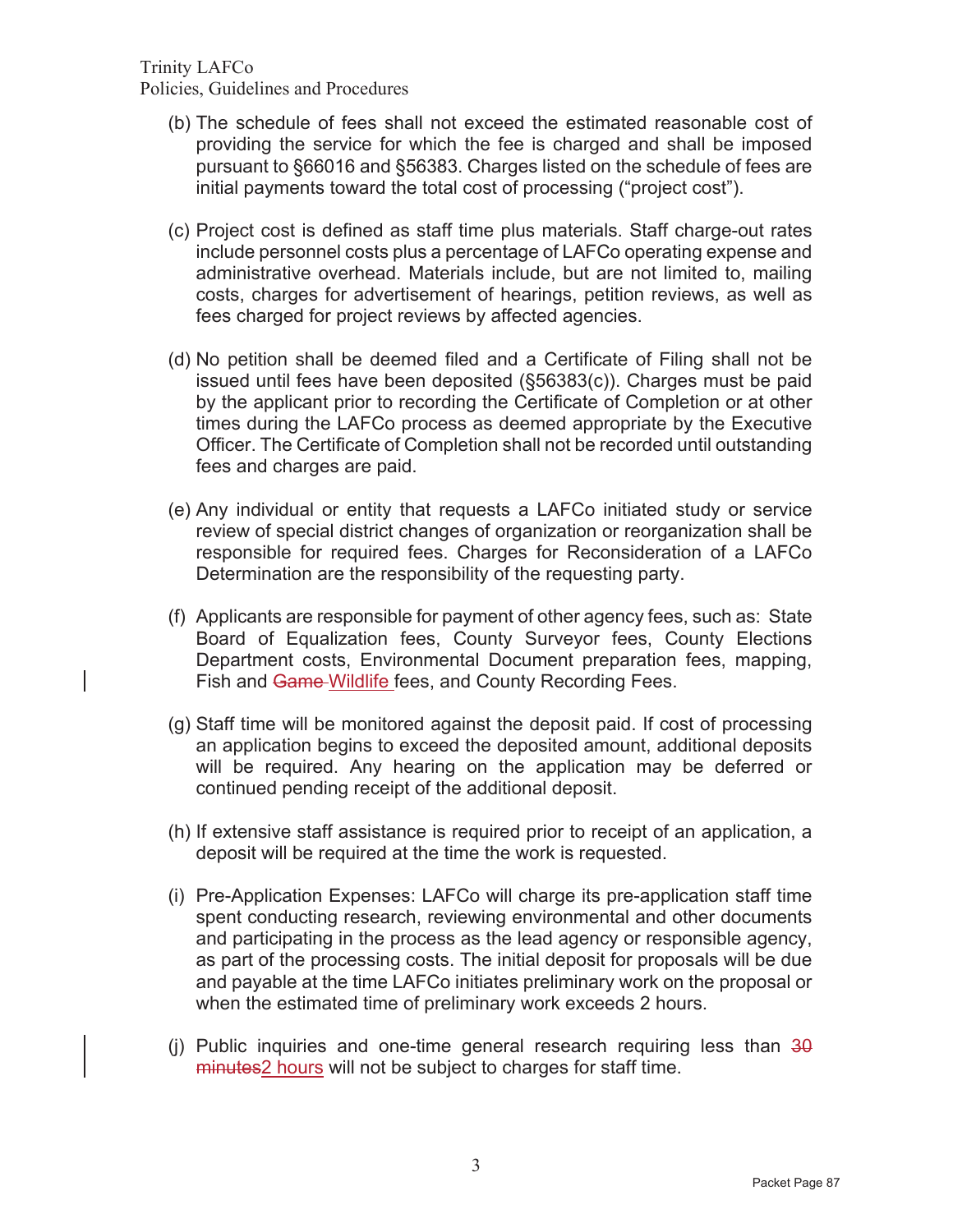2.2.2 Reimbursement Agreements: Whenever a deposit of funds is required, the applicant shall enter into an agreement providing for LAFCo to be reimbursed for all costs related to the application based on the fee schedule in place at the time funds are deposited.

2.2.3 Legal Defense Fees: LAFCo retains the right to control its defense. The applicant may provide his or her own legal counsel in the defense of the action taken, under the supervision of LAFCo legal counsel, or, if LAFCo consents, the applicant may elect to use the services of LAFCo in that defense. In any case, the Executive Officer may require a deposit of funds by the applicant sufficient to cover LAFCo's estimated expenses of the legal defense litigation.

### 2.2.4 Appeal of Fees:

- (a) Appeals shall be submitted in writing with the application and contain specific justification for the request. The appeal will be considered at the next LAFCo hearing.
- (b) Project processing will not begin until a fee determination is rendered by LAFCo.
- (c) The Commission may reduce or waive a fee or deposit if it finds that payment would be detrimental to the public interest; however, it is the Commission's policy to not waive fees except in the direst of circumstances because most special districts, which would share in the costs that are waived or reduced, have severely limited financial resources (56383(d). The Commission will also consider the budget impacts of any fee waivers or reductions. Absent compelling circumstances, the Commission will not normally adjust or waive deposits and/or fees.
- 2.2.5 Refunds:

(a) Deposits on file with LAFCo which exceed the cost of processing the application by \$25 or more will be refunded to the applicant after LAFCo completes its final filings.

### **2.3 LAFCO EXPENDITURES**

2.3.1 While CKH allows Commission members and alternates, sitting in and voting at a meeting, to receive a meeting stipend, the Commission has chosen not to receive any stipend or reimbursement for expenses incurred in performing the duties of their office (§56334).

2.3.2 Commission members, including alternates, and staff compelled to travel outof-county in the performance of their duties shall be reimbursed for their actual and necessary expenses, including reasonable incidental expenses. Reimbursement shall be made at the rates specified for officers or employees of Trinity County, or as otherwise specified by the Commission. Travel claims will be made in the form